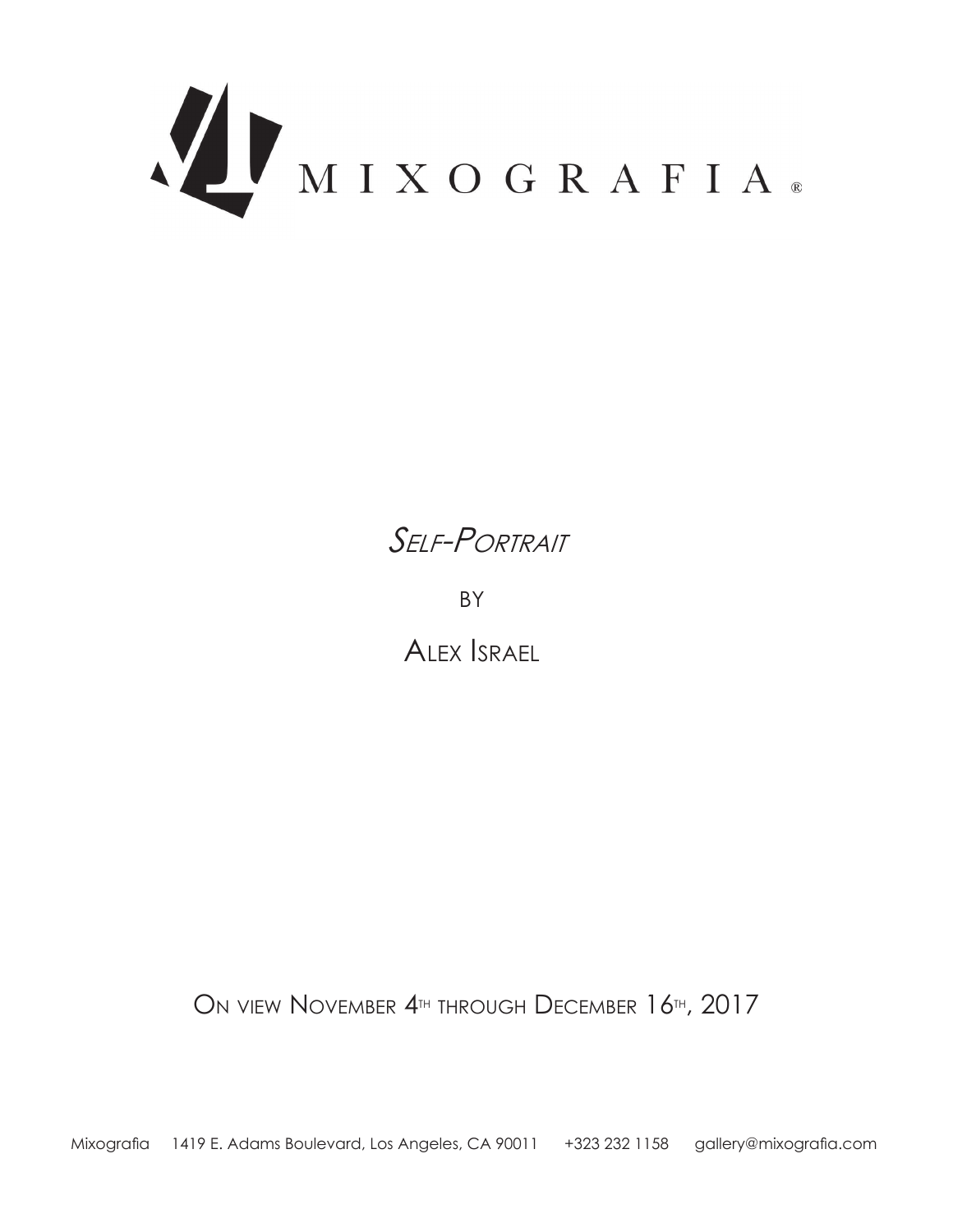Los Angeles, CA (October 10, 2017) – Mixografia is pleased to present Self-Portrait, the studio's latest edition and first collaboration with artist Alex Israel. These prints will be exhibited with a reception for the artist at Mixografia, 1419 East Adams Boulevard, on Saturday, November 4th from 2:00pm to 4:00pm.

ty, and emphasizes the notorious Southern California light often portrayed in film and television. nia popular culture. His use of a nostalgic color palette evokes a 1980s Americana sensibili-In Self-Portrait, Alex Israel takes a visual approach that closely references Southern Califor-This suite of six prints depicts the artist's face in profile, replacing his features with an array of bright gradated color fields, distinguishing each element with sharp contours and simplified forms.

Israel creates his self-portraits with a white outline in raised relief. The hollow contour of his profile lies on a plain background of handmade paper, rising nearly one inch from its surface. Each of the six prints differs in its combination of colors, conveying the emblematic tones of California sunsets. The image of Israel's profile is a distinctive motif seen in much of his work, often rendered at a large scale with airbrushed acrylic on fiberglass. This simplified representation serves as an allusion to the filmmaker Alfred Hitchcock's iconic silhouette profile drawing as seen in the introduction of his films.

Israel, a Los Angeles native, embraces the character of his hometown as a thematic link through all his work. He remarks, "Los Angeles is one of the main subjects of my work. Every day is an experience of all of this material, which for me, is an art material. Every day, as I move through this city, I'm experimenting with it. It's a constant process." Self-Portrait will remain on view through Saturday, December 16th, 2017.

cluding: Los Angeles County Museum of Art; Marciano Art Foundation, Los Angeles; Moderna geles. Israel's works are included in major museums and private collections worldwide, incut, and his M.F.A. from University of Southern California, Roski School of Fine Arts, Los An-Alex Israel was born in Los Angeles in 1982. He earned a B.A. from Yale University, Connecti-Museet, Stockholm; Whitney Museum of American Art, New York; Museum of Modern Art, New seum of Contemporary Art, Los Angeles; and Solomon R. Guggenheim Museum, New York. York; Centre Georges Pompidou, Paris; Museum Boijmans Van Beuningen, Rotterdam; Mu-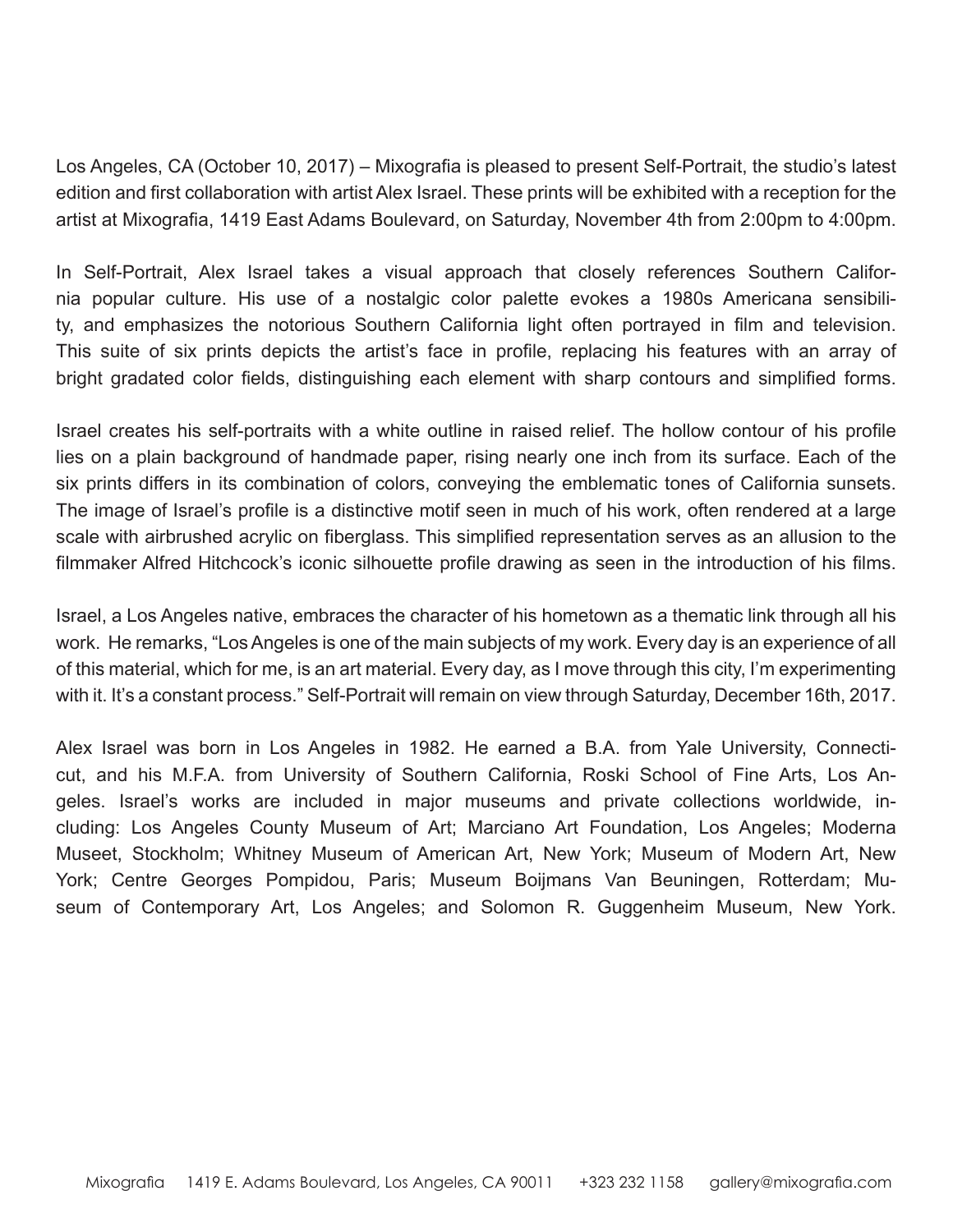

**Alex Israel** Self-Portrait (Pink Face) Mixografía® print on handmade paper Edition of  $20$ 30 x 25 x .75 inches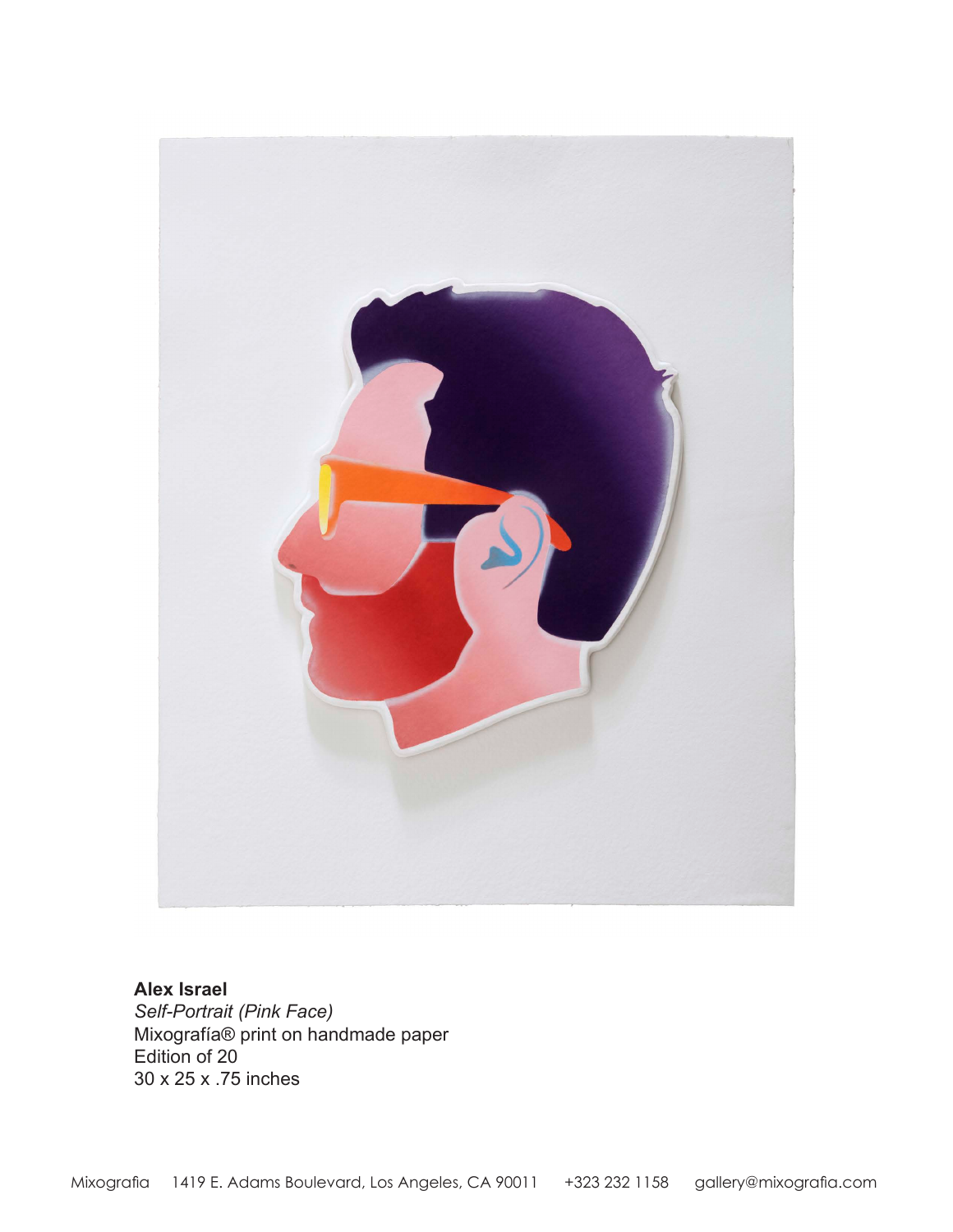

**Alex Israel** Self-Portrait (Yellow Face) Mixografía® print on handmade paper Edition of 20 30 x 25 x .75 inches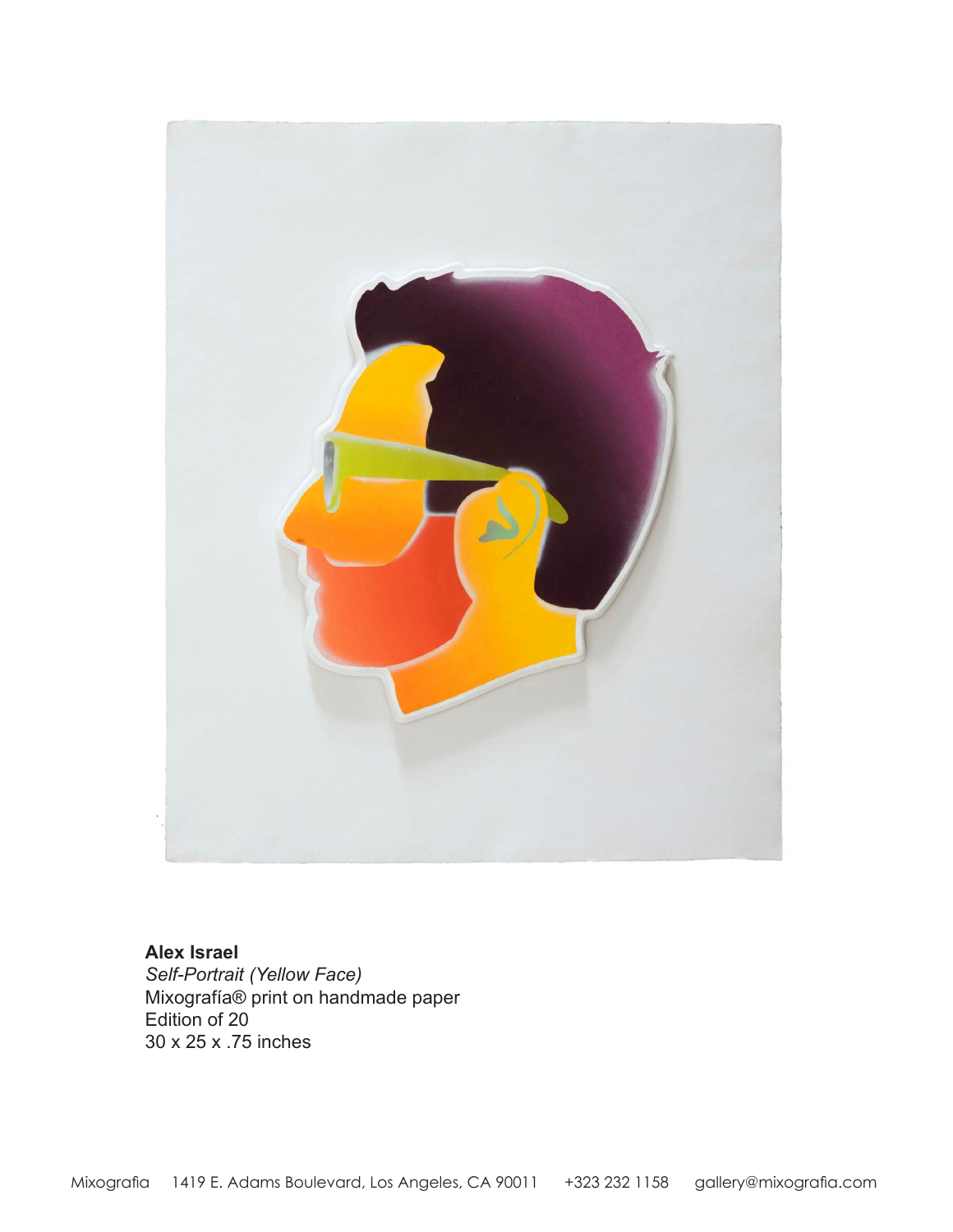

## **Alex Israel**

Self-Portrait (Blue Face) Mixografía® print on handmade paper Edition of 20 30 x 25 x .75 inches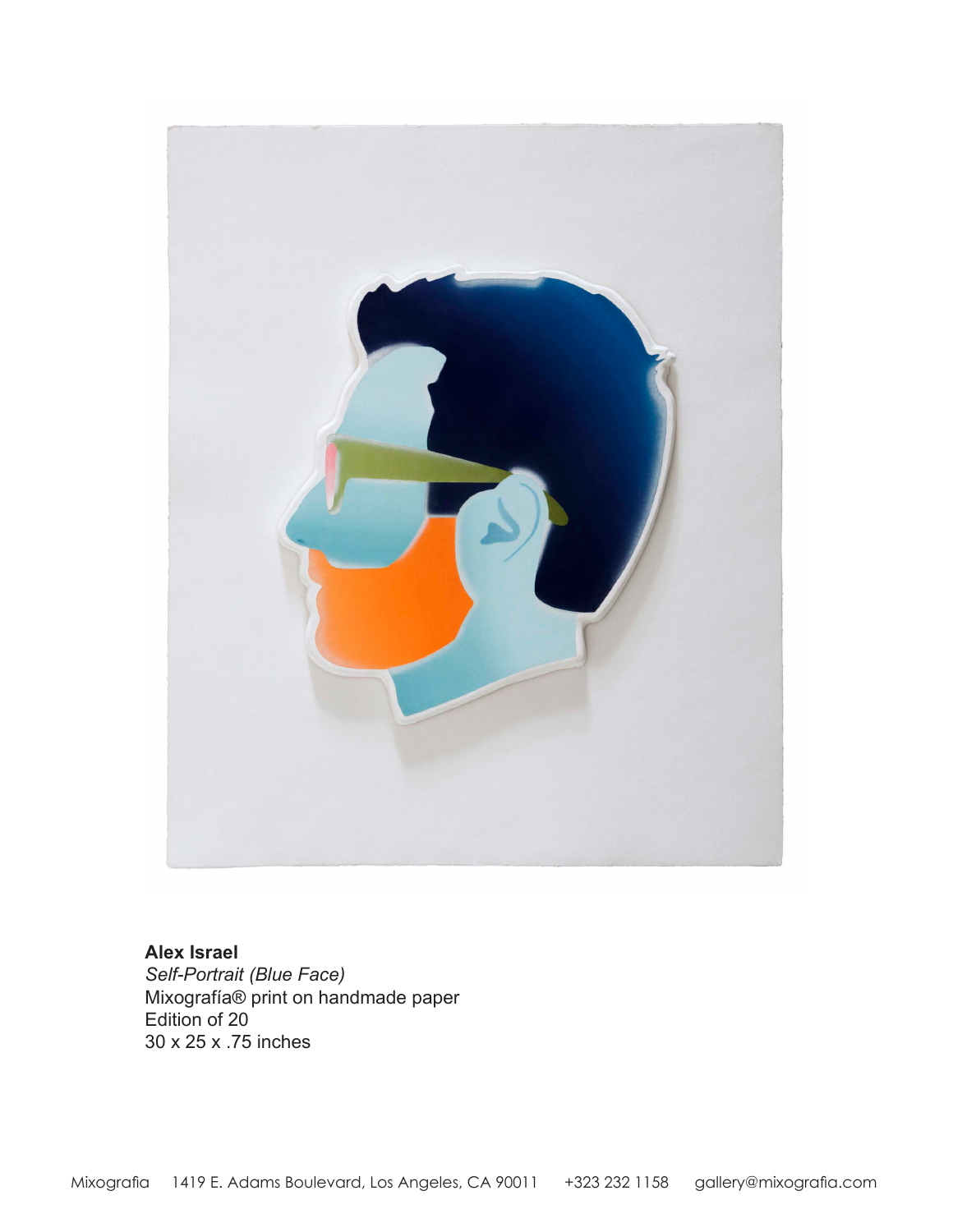

**Alex Israel** Self-Portrait (Purple Beard) Mixografía® print on handmade paper Edition of 20 30 x 25 x .75 inches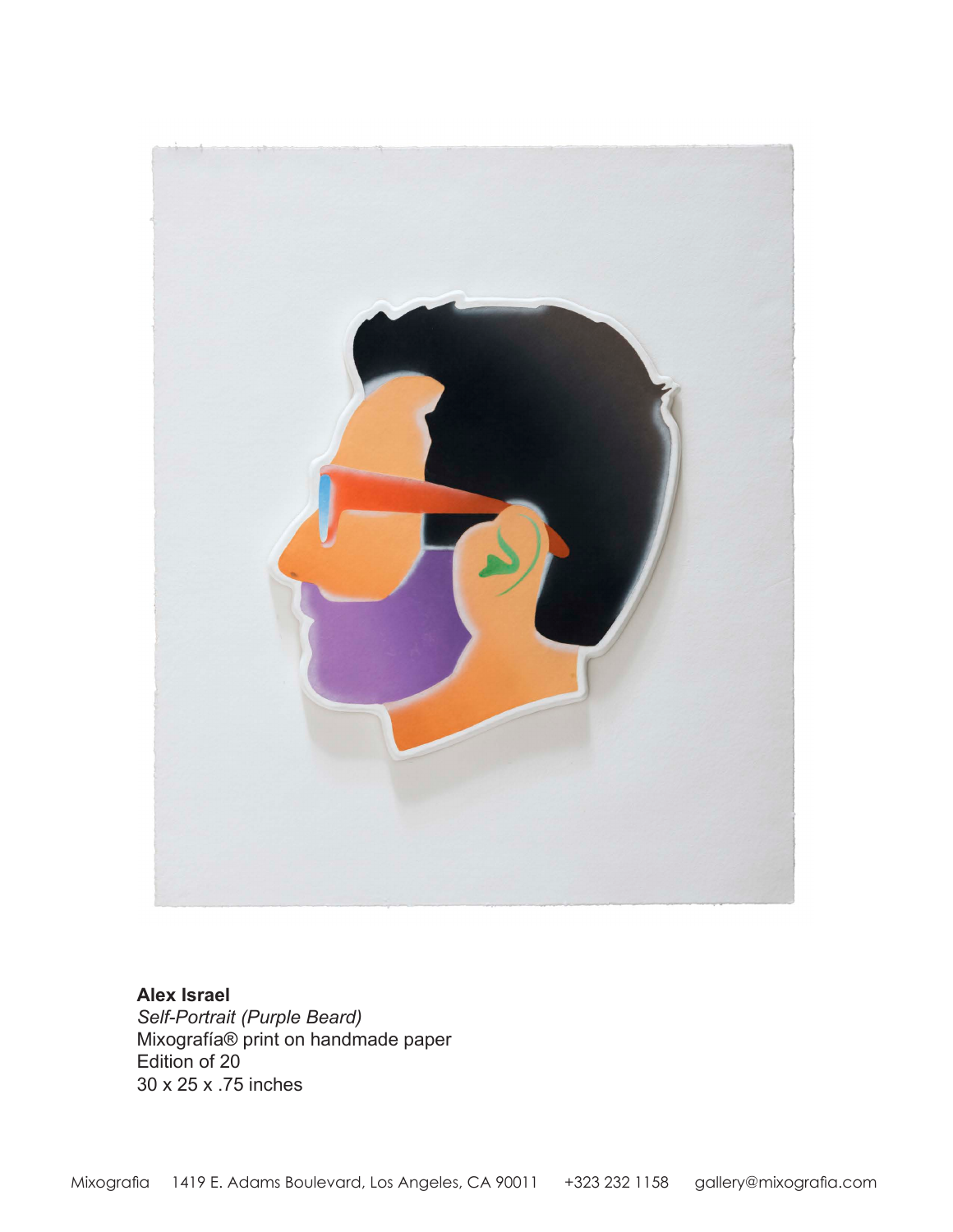

**Alex Israel Self-Portrait (Violet Hair)** Mixografía® print on handmade paper Edition of 20 30 x 25 x .75 inches